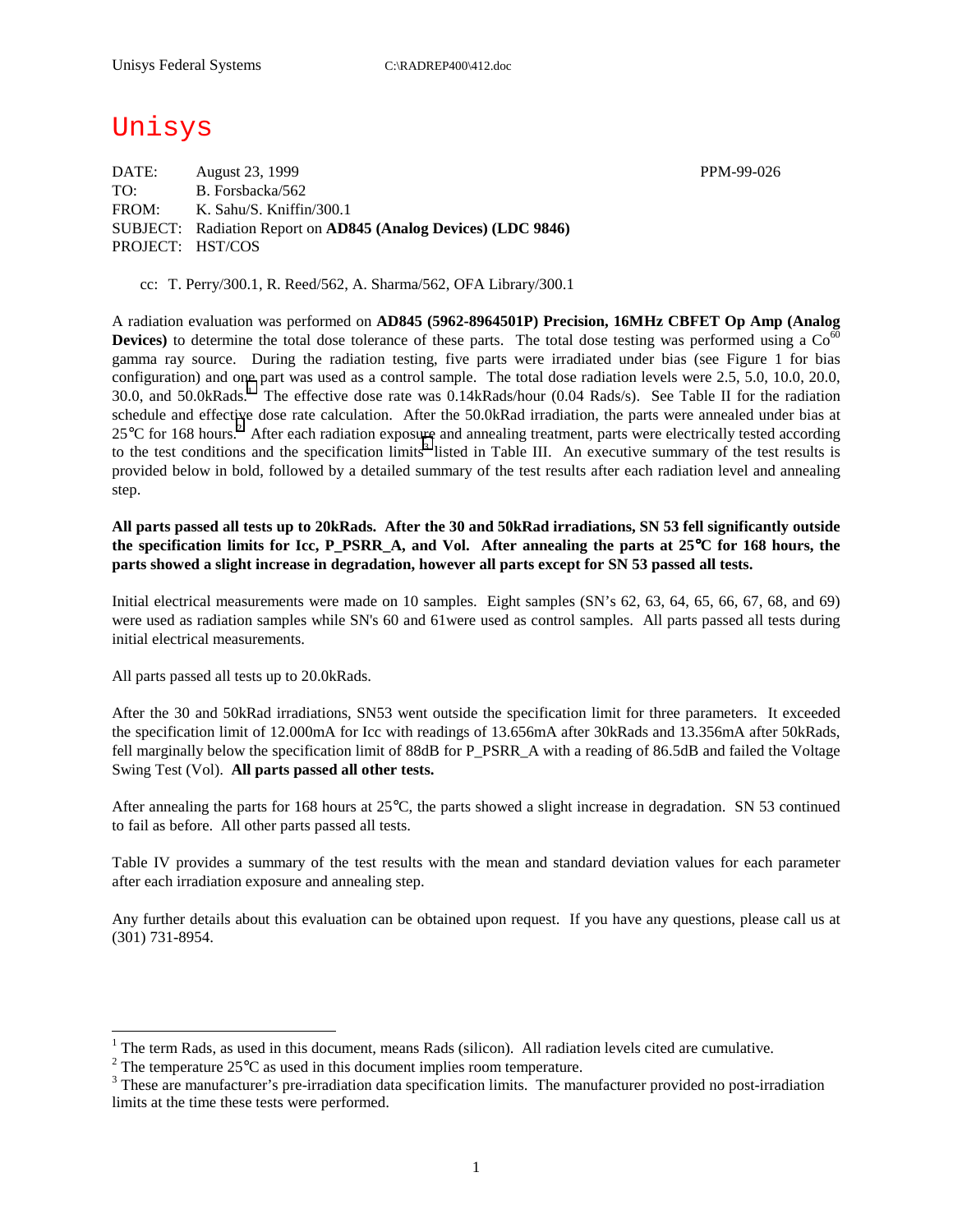#### \_\_\_\_\_\_\_\_\_\_\_\_\_\_\_\_\_\_\_\_\_\_\_\_\_\_\_\_\_\_\_\_\_\_\_\_\_\_\_\_\_\_\_\_\_\_\_\_\_\_\_\_\_\_\_\_\_\_\_\_\_\_\_\_\_\_\_\_\_\_\_\_\_\_\_\_\_\_\_\_\_\_\_\_\_\_\_\_\_\_\_ ADVISORY ON THE USE OF THIS DOCUMENT

The information contained in this document has been developed solely for the purpose of providing general guidance to employees of the Goddard Space Flight Center (GSFC). This document may be distributed outside GSFC only as a courtesy to other government agencies and contractors. Any distribution of this document, or application or use of the information contained herein, is expressly conditional upon, and is subject to, the following understandings and limitations:

(a) The information was developed for general guidance only and is subject to change at any time;

(b) The information was developed under unique GSFC laboratory conditions which may differ substantially from outside conditions;

(c) GSFC does not warrant the accuracy of the information when applied or used under other than unique GSFC laboratory conditions;

(d) The information should not be construed as a representation of product performance by either GSFC or the manufacturer;

(e) Neither the United States government nor any person acting on behalf of the United States government assumes any liability resulting from the application or use of the information.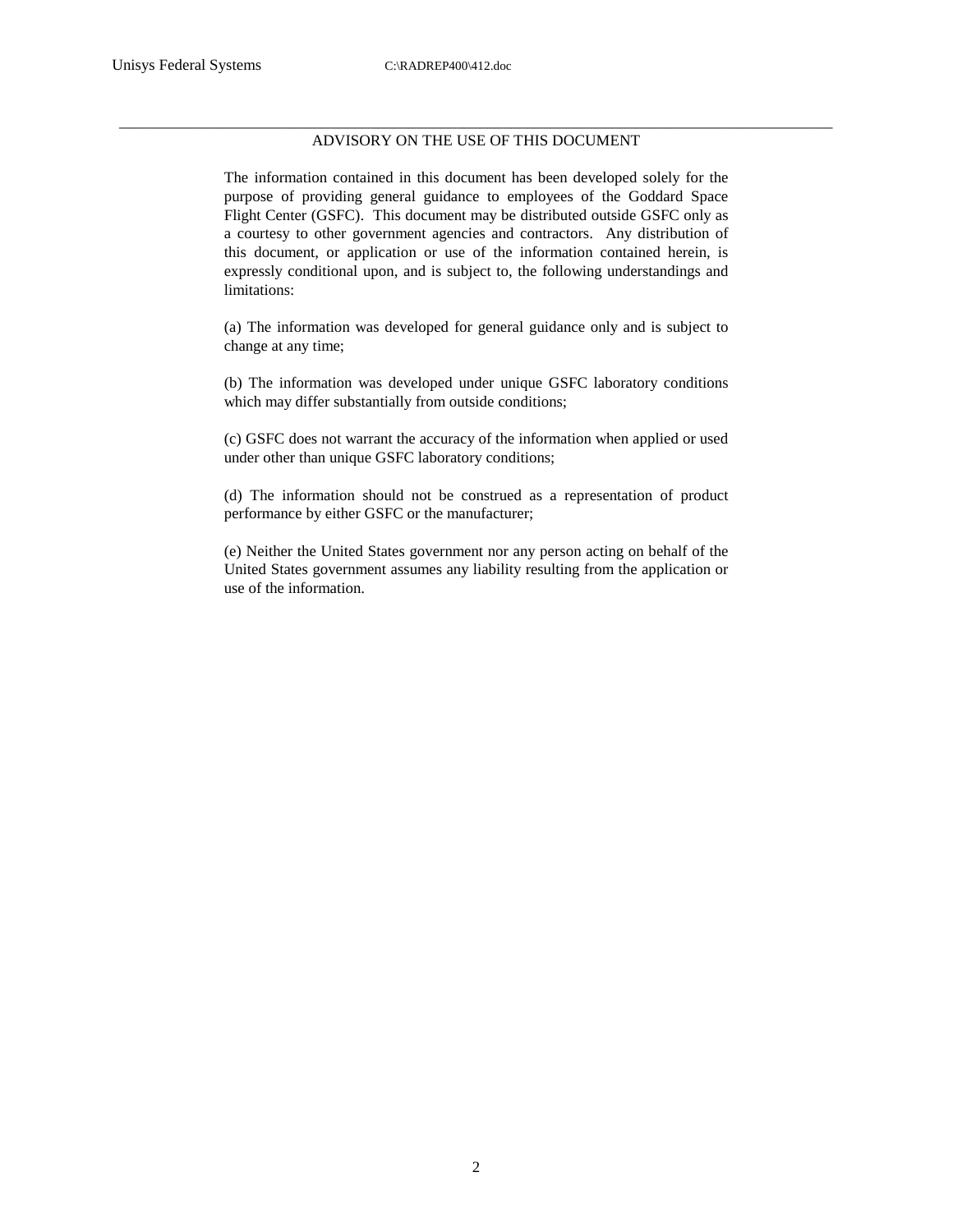## Figure 1. Radiation Bias Circuit for AD845



Notes:

- 1.  $V_+ = +15.0V \pm 0.5V$  DC.
- 2.  $V = -15.0V \pm 0.5V$  DC.
- 3.  $+IN = +3.0V \pm 0.25V$  DC.
- 4.  $R_L = 2k\Omega \pm 5\%, \frac{1}{4}W$ .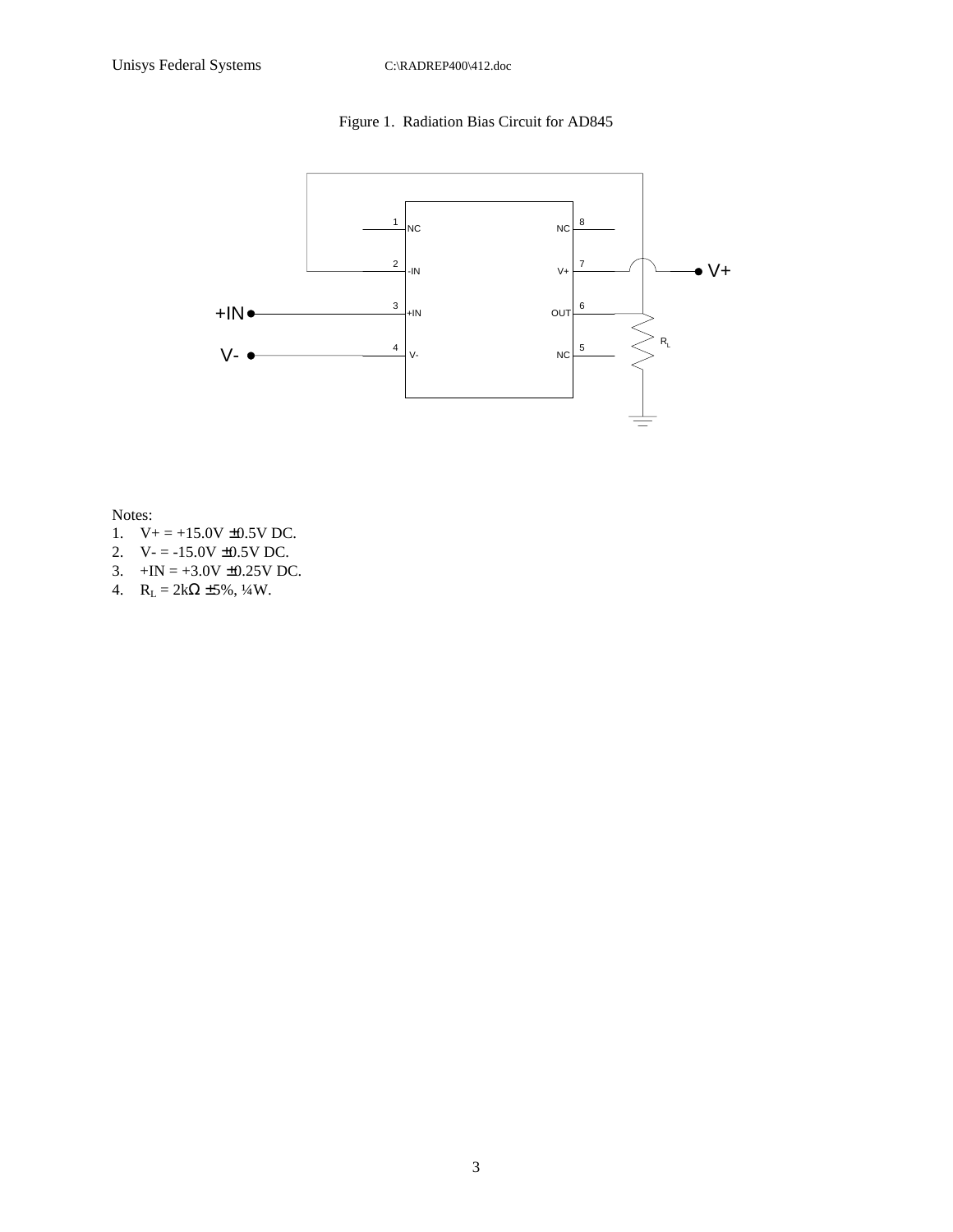| Generic Part Number:                        | AD845                                  |
|---------------------------------------------|----------------------------------------|
| <b>HST/COS Part Number</b>                  | 5962-8964501P                          |
| HST/COS TID Requirement                     | 10kRads ( $RDM = 5$ )                  |
| Charge Number:                              | M90431                                 |
| Manufacturer:                               | <b>Analog Devices</b>                  |
| Lot Date Code (LDC):                        | 9846                                   |
| <b>Quantity Tested:</b>                     | 6                                      |
| Serial Numbers of Control Samples:          | 50                                     |
| <b>Serial Numbers of Radiation Samples:</b> | 51, 52, 53, 54, 55                     |
| <b>Part Function:</b>                       | Precision, 16MHz CBFET Op Amp          |
| Part Technology:                            | Complementary Bipolar with JFET Inputs |
| Package Style:                              | 8 Pin DIP                              |
| Test Equipment:                             | A-540                                  |
| Test Engineer:                              | S. Archer-Davies                       |

#### TABLE I. Part Information

• The manufacturer for this part guaranteed no radiation tolerance/hardness.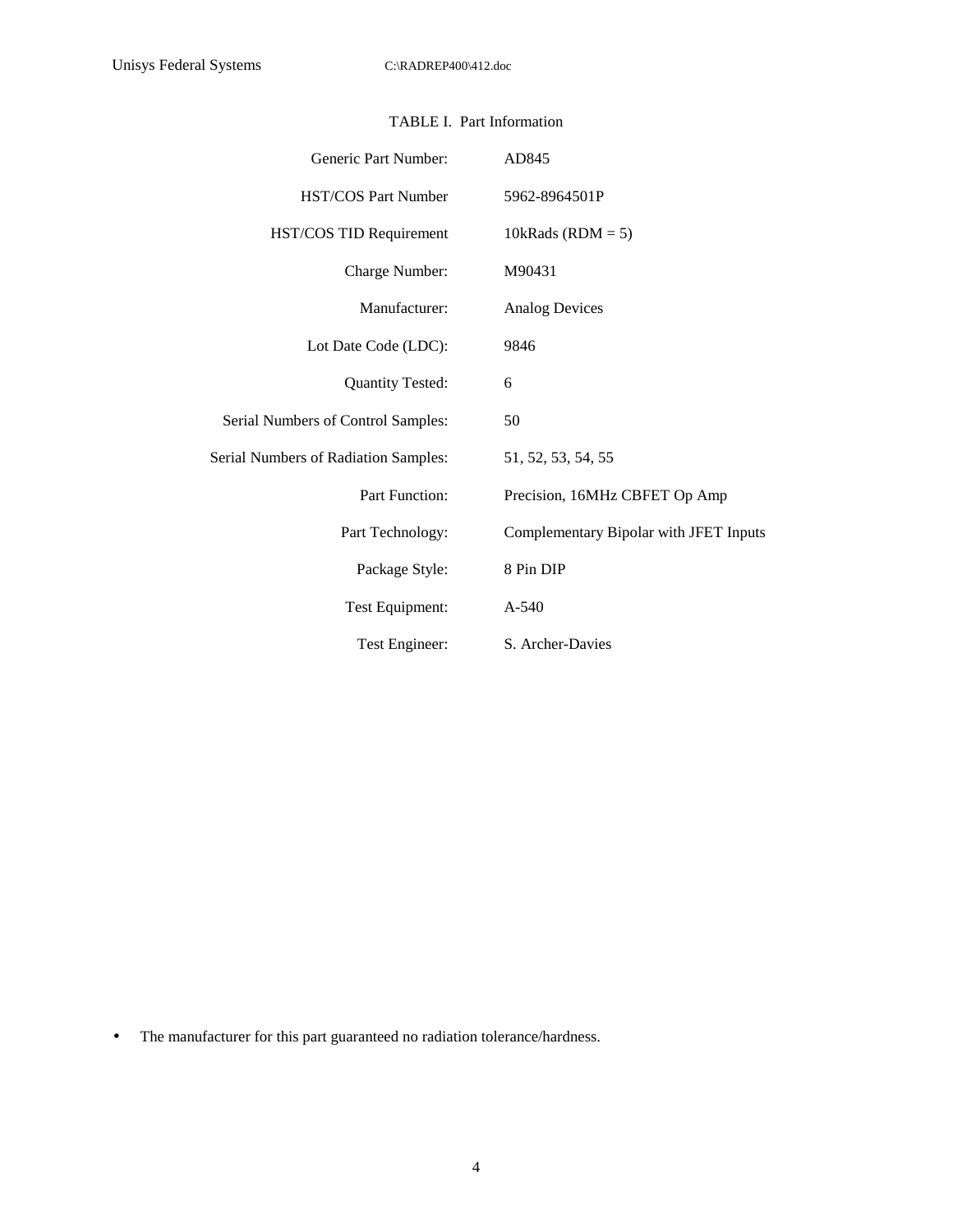| TABLE II. Radiation Schedule for AD845                                  |  |
|-------------------------------------------------------------------------|--|
|                                                                         |  |
|                                                                         |  |
|                                                                         |  |
|                                                                         |  |
|                                                                         |  |
|                                                                         |  |
|                                                                         |  |
|                                                                         |  |
|                                                                         |  |
|                                                                         |  |
|                                                                         |  |
|                                                                         |  |
|                                                                         |  |
|                                                                         |  |
|                                                                         |  |
|                                                                         |  |
| Effective Dose Rate = 50,000 RADS/15 DAYS=138.9 RADS/HOUR=0.04 RADS/SEC |  |

PARTS WERE IRRADIATED AND ANNEALED UNDER BIAS, SEE FIGURE 1.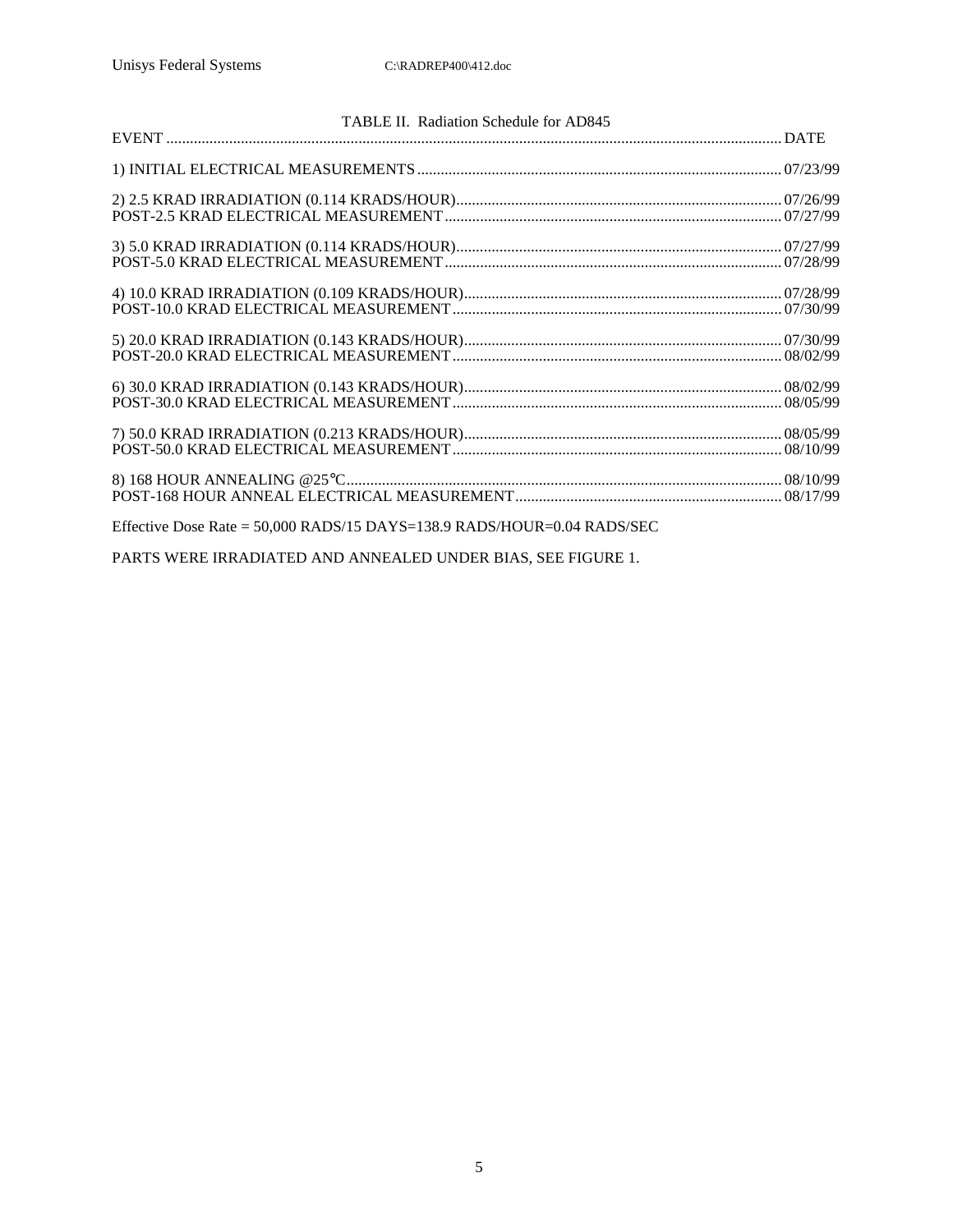| <b>Test</b>             |                    |              | <b>Spec. Limit</b> |             |                                                   |
|-------------------------|--------------------|--------------|--------------------|-------------|---------------------------------------------------|
| #                       | <b>Parameter</b>   | <b>Units</b> | min                | max         | <b>Test Conditions</b>                            |
| 1                       | Icc                | mA           |                    | <b>12.0</b> | $V_{\text{OUT}} = 0V$                             |
| $\overline{2}$          | <b>Voffset</b>     | mV           | $-1.00$            | 1.00        | $V_{CM} = 0V$                                     |
| 3                       | $+$ <b>I</b> b     | nA           | $-2.00$            | <b>2.00</b> | $V_{CM} = 0V$                                     |
| $\overline{\mathbf{4}}$ | -Ib                | nA           | $-2.00$            | 2.00        | $V_{CM} = 0V$                                     |
| 5                       | lio                | nA           | $-0.30$            | 0.30        | $V_{CM} = 0V$                                     |
| 6                       | <b>P PSRR A</b>    | dB           | 88                 |             | $\pm V_s = \pm 5V$ to $\pm 15V$                   |
| $\overline{7}$          | <b>P PSRR B</b>    | dB           | 88                 |             | $\pm V_s = \pm 5V$ to $\pm 15V$                   |
| 8                       | <b>CMRR</b>        | dB           | 86                 |             | $V_{CM} = \pm 10V$                                |
| 9                       | Gain               | dB           | 106                |             | $V_{\text{OUT}} = \pm 10 V$ , $R_L = 500 \Omega$  |
| 10                      | Voh                | v            | 12.5               |             | $R_L \ge 500\Omega$                               |
| 11                      | Vol                | V            |                    | $-12.5$     | $R_L \ge 500\Omega$                               |
| 12                      | <b>Slew Rate A</b> | $V/\mu s$    | 94                 |             | $A_V = +10$ , $R_L = 500 \Omega$ , $C_L = 100 pF$ |

## Table III. Electrical Characteristics AD845 (1)

#### Notes:

(1) These are the manufacturer's non-irradiated data sheet specification limits. The manufacturer provided no postirradiation limits at the time the tests were performed.